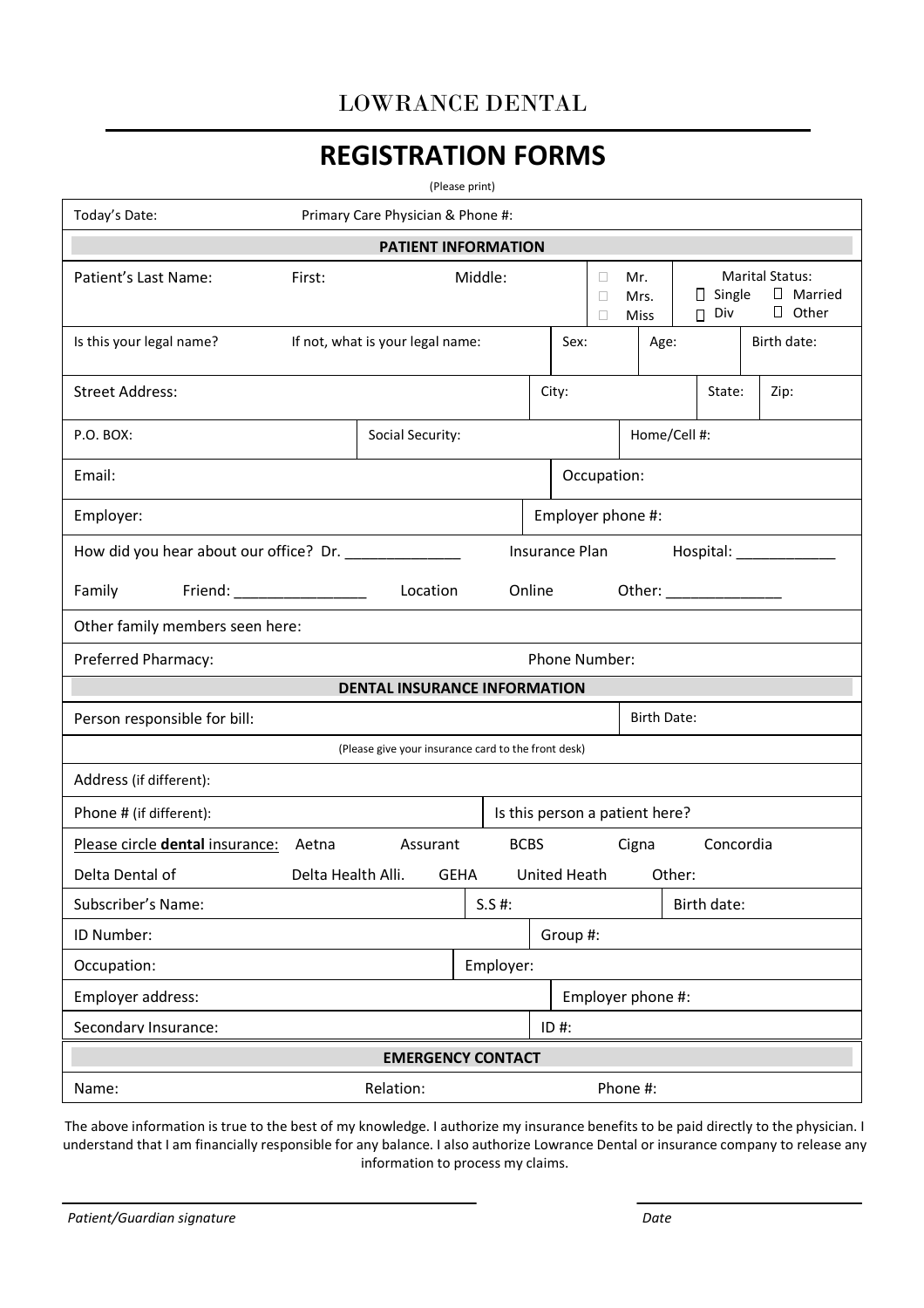## LOWRANCE DENTAL

## **MEDICAL AND DENTAL HEALTH HISTORY FORM**

#### **MEDICAL HISTORY**

CIRCLE THE APPROPRIATE ANSWER

| 1. |                                                                          |  |   | N      |
|----|--------------------------------------------------------------------------|--|---|--------|
|    | If so, why?                                                              |  |   |        |
| 2. |                                                                          |  |   |        |
| 3. | Are you taking any medications or health related substances?  Y          |  |   | N<br>N |
| 4. |                                                                          |  |   |        |
|    | If so, please list:                                                      |  |   |        |
|    |                                                                          |  |   |        |
|    |                                                                          |  |   |        |
|    |                                                                          |  |   |        |
|    |                                                                          |  |   |        |
|    |                                                                          |  |   |        |
|    |                                                                          |  |   |        |
|    |                                                                          |  | Y | N      |
| 5. |                                                                          |  |   |        |
|    |                                                                          |  | Y | N      |
| 6. |                                                                          |  | Y | N      |
| 7. |                                                                          |  | Y | N      |
| 8. |                                                                          |  | Y | N      |
| 9. |                                                                          |  |   |        |
|    | 10. Do you have a pacemaker or an artificial heart valve?                |  |   | N      |
|    |                                                                          |  |   | N      |
|    | 12. Do you have do you have any disorders such as anemia, leukemia, etc? |  |   | N      |
|    | 13. Have you ever bled excessively after being cut or injured?           |  |   | N      |
|    |                                                                          |  | Y | N      |
|    |                                                                          |  | Y | N      |
|    | 16. Have you ever had radiation treatment to your head or neck?          |  | Y | N      |
|    |                                                                          |  | Y | N      |
|    |                                                                          |  | Y | N      |
|    |                                                                          |  | Y | N      |
|    |                                                                          |  | Y | N      |
|    |                                                                          |  | Y | N      |
|    |                                                                          |  | Υ | N      |
|    | If so, what and when?                                                    |  |   |        |
|    |                                                                          |  | Y | N      |
|    |                                                                          |  | Y | N      |
|    |                                                                          |  | Y | N      |
|    |                                                                          |  | Υ | N      |
|    |                                                                          |  | Υ | N      |
|    |                                                                          |  |   |        |
|    |                                                                          |  | Y | N      |
|    |                                                                          |  |   |        |

|      | FOR OFFICE USE ONLY |  |
|------|---------------------|--|
| DATE | ВP                  |  |
| DATE | ВP                  |  |
| DATE | ВP                  |  |
| DATE | RР                  |  |

NOTES: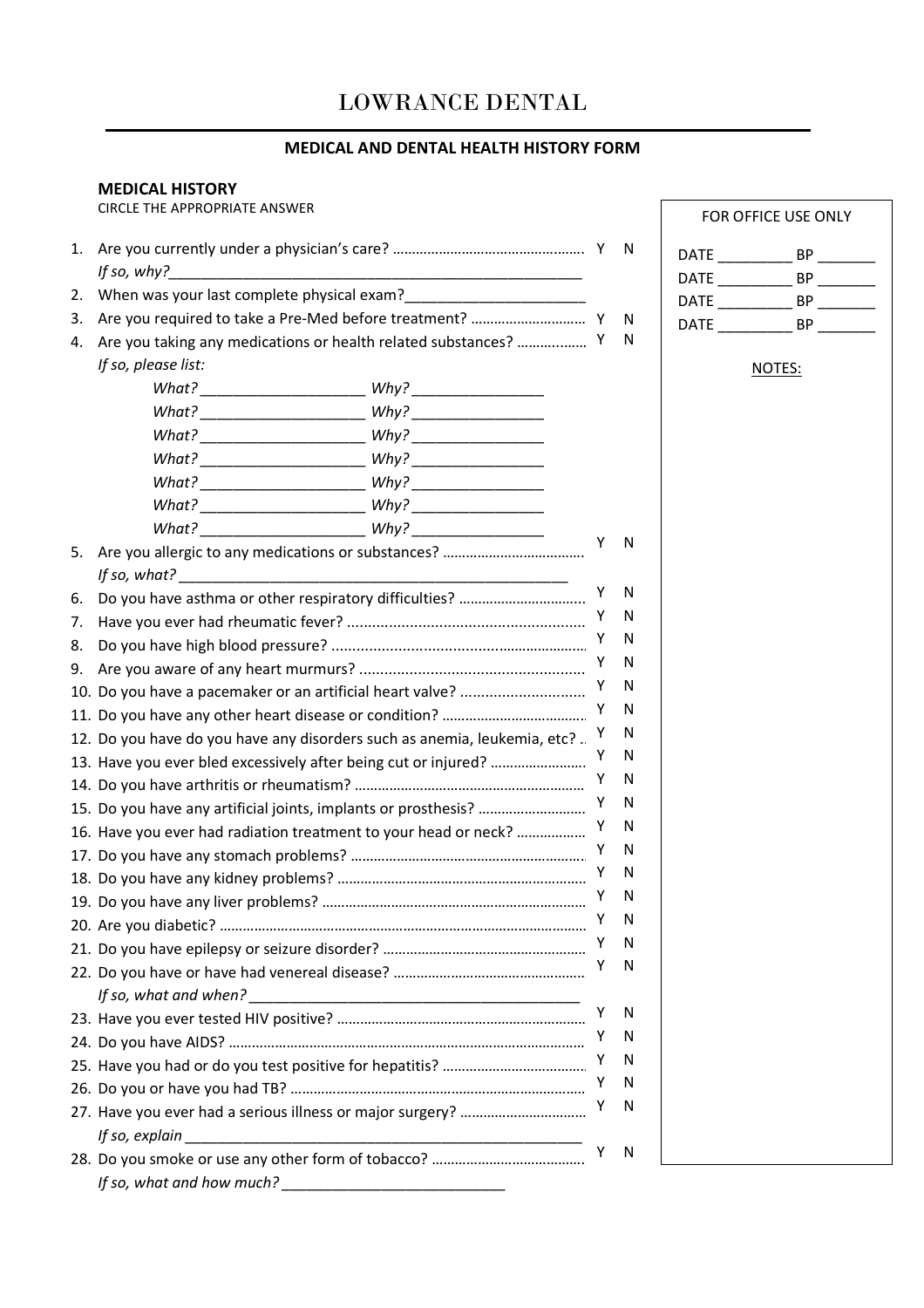|    |                                                                                                                                       |   | N. |       |
|----|---------------------------------------------------------------------------------------------------------------------------------------|---|----|-------|
|    | If so, what?<br><u> 2000 - Jan James James James James James James James James James James James James James James James James Ja</u> |   |    | FOR C |
|    |                                                                                                                                       |   | N  |       |
|    |                                                                                                                                       |   | N  |       |
|    |                                                                                                                                       |   |    |       |
|    | 32. Would you like to talk to the Doctor privately about any problem?                                                                 | Y | N  |       |
|    |                                                                                                                                       | Y | N  |       |
|    | 34. If so, circle one:<br>Pfizer<br>Moderna<br>J&J                                                                                    |   |    |       |
|    | Women:                                                                                                                                |   |    |       |
|    |                                                                                                                                       |   | N  |       |
| 2. |                                                                                                                                       |   | N  |       |
|    |                                                                                                                                       |   |    |       |
|    | <b>DENTAL HISTORY</b>                                                                                                                 |   |    |       |
| 1. |                                                                                                                                       |   | N. |       |
| 2. |                                                                                                                                       |   | N  |       |
| 3. | Who was your previous dentist and why did you leave that office?                                                                      |   |    |       |
|    |                                                                                                                                       |   |    |       |
| 4. |                                                                                                                                       |   | N. |       |
| 5. | Have you had problems or complications with previous                                                                                  |   |    |       |
|    |                                                                                                                                       |   |    |       |
|    | If so, explain                                                                                                                        |   | N. |       |
| 6. |                                                                                                                                       |   |    |       |
| 7. |                                                                                                                                       |   |    |       |
| 8. |                                                                                                                                       |   | N  |       |
| 9. |                                                                                                                                       |   | N  |       |
|    |                                                                                                                                       |   | N  |       |
|    | 11. Do you have pain in the muscles of your face or around your ears?  Y                                                              |   | N  |       |
|    |                                                                                                                                       |   | N  |       |
|    |                                                                                                                                       |   | N  |       |
|    |                                                                                                                                       |   | N  |       |
|    | 14. Do you have a problem area where food catches between your teeth?  Y                                                              |   | N  |       |
|    |                                                                                                                                       |   |    |       |
|    |                                                                                                                                       |   | N  |       |
|    |                                                                                                                                       |   |    |       |
|    |                                                                                                                                       |   |    |       |
|    |                                                                                                                                       |   |    |       |
|    |                                                                                                                                       |   | N  |       |
|    |                                                                                                                                       |   | N  |       |
|    |                                                                                                                                       |   | N  |       |
|    | 19. Do you frequently get cold sores, blisters, or any other oral lesions?  Y                                                         |   | N  |       |
|    |                                                                                                                                       |   | N  |       |
|    | 21. Is there anything else you would like our dental office to know?  Y                                                               |   | N  |       |
|    | If so, please explain                                                                                                                 |   |    |       |

#### **I CERTIFY THAT THE ABOVE INFORMATION IS COMPLETE AND ACCURATE**

Patient Signature: \_\_\_\_\_\_\_\_\_\_\_\_\_\_\_\_\_\_\_\_\_\_\_\_\_\_\_\_\_\_\_\_\_ Date: \_\_\_\_\_\_\_\_\_\_\_\_\_

OFFICE USE ONLY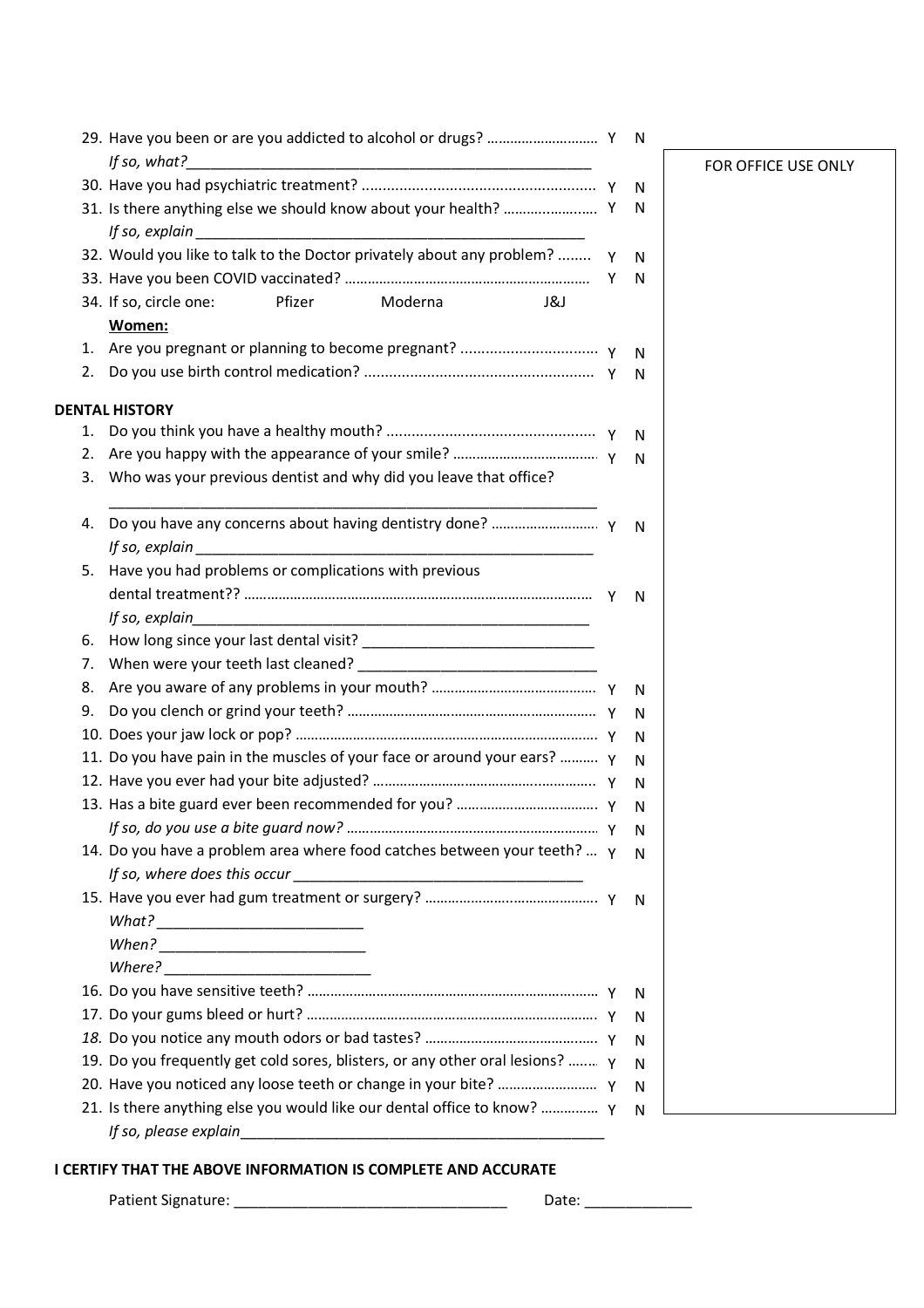## **CONSENT FOR TREATMENT**

- 1. I hereby authorize doctor or designated staff to take x-rays, study modes, photographs, and other diagnostic aids deemed appropriate by the doctor to make a thorough diagnosis of (name of patient) \_\_\_\_\_\_\_\_\_\_\_\_\_\_\_\_\_\_\_\_'s dental needs.
- 2. Upon such diagnosis, I authorize the doctor to perform all recommended treatment mutually agreed upon by me to employ such assistance as required to provide proper care.
- 3. I agree to the use of anesthetics, sedatives, and other medication as necessary. I fully understand that using anesthetics agents embodies certain risks. I understand that I can ask for a complete recital of any possible complications.
- 4. I agree to be responsible for payments of all services rendered on my behalf or my dependents. I understand that payment is due at the time of service unless other arrangements have been made. In the vent payments are not received by agrees upon dates, I understand that a 1-1/2% late charge (18% APR) may be added to my account. If required, I also understand a check of my credit history may be made.

| Patient/Guardian Signature: | Date: |
|-----------------------------|-------|
|-----------------------------|-------|

## **Financial Arrangement Available For Our Patients**

Payment is due when dental services are rendered unless other arrangements have been made in advance.

If we are filing primary dental insurance for your visit, we ask you to cover 50% of services rendered. If we have a pre-treatment estimate on file for your treatment, we would then ask you to cover only what insurance is not paying for.

On major treatment requiring more than one visit to complete that procedure fee (or patient portion if we are filing insurance) is expected when prosthetics ie: crowns, bridges, full and partial dentures, porcelain veneers are delivered.

If extended payments are needed, we have available a way for our patients to pay for dental work over a period of time. It is called Care Credit which enables our patients the option of 3, 6 or 12 months in which to pay for their dental treatment with no interest or for a period of up to 60 months with extended term financing. Our office manager has all the necessary information if interested.

We reserve the right to charge for appointments cancelled or broken without 24 hour notice.

I have read, understand and agree to the above financial policy.

*Patient/Guardian Signature*: \_\_\_\_\_\_\_\_\_\_\_\_\_\_\_\_\_\_\_\_\_\_\_\_\_\_\_\_\_ *Date*: \_\_\_\_\_\_\_\_\_\_\_\_\_\_